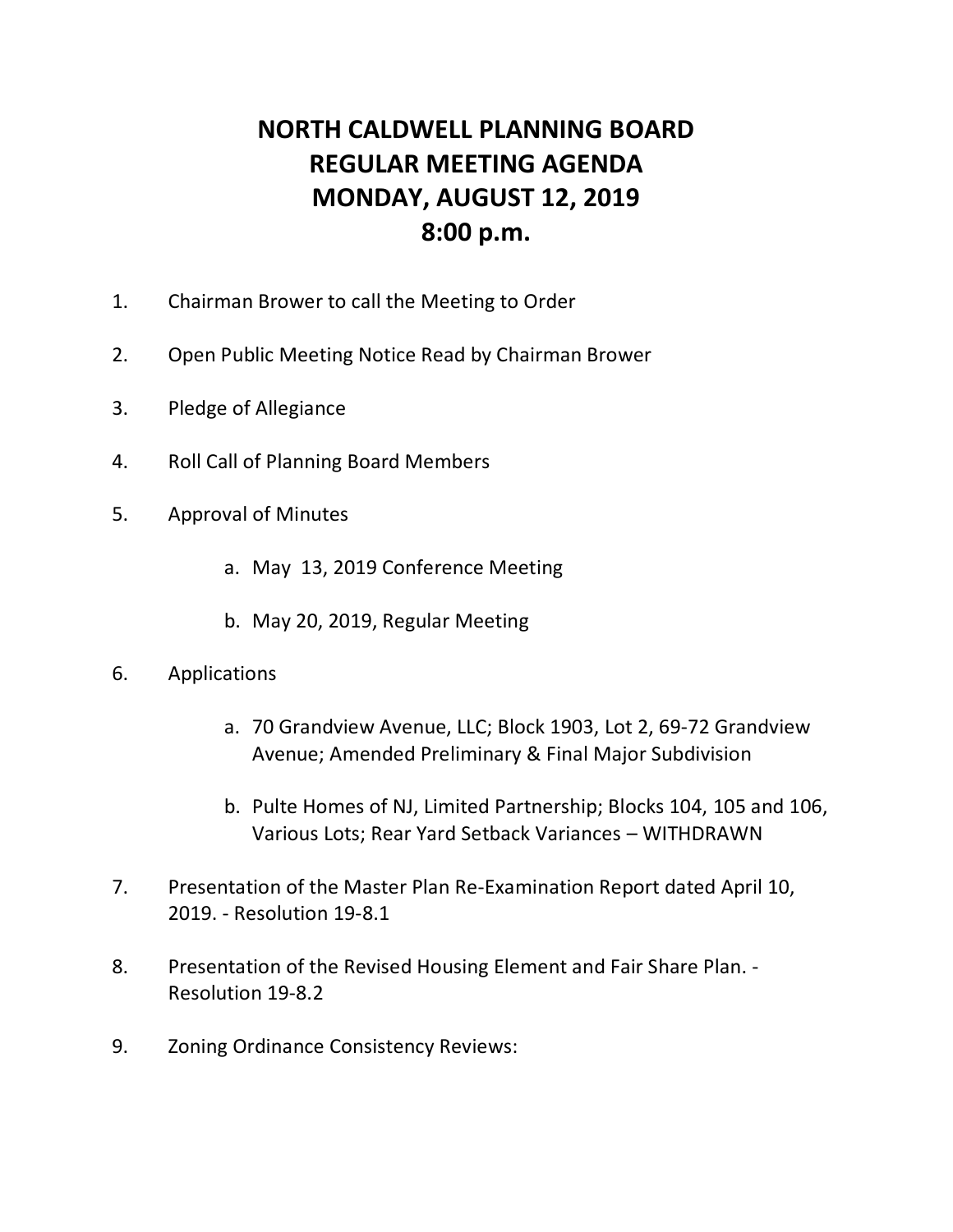- a. Zoning Ordinance O-7-19, Replacing Article XIV "Growth Share" With A New Article Entitled "Affordable Housing Mandatory Set-Aside." - Report 19-8.3
- b. Zoning Ordinance O-8-19, Repealing And Replacing the Borough's Current Development Fee Ordinance (Article XV) With An Updated Development Fee Ordinance. - Report 19-8.4
- c. Zoning Ordinance O-9-19, Replacing Article XVI ("Municipal Housing Liaison") In The North Caldwell Borough Code, With Which Will Now Be Entitled "Affordable Housing Regulations", And Will Address The Requirements Of The Fair Housing Act And The Uniform Housing Affordability Controls (UHAC) Regarding Compliance With The Borough's Affordable Housing Obligations. - Report 19-8.5
- d. Zoning Ordinance O-10-19; To Amend And Supplement Chapter 107, Zoning And Land Use, Of The Borough Of North Caldwell, Essex County, New Jersey, To Establish A New Bloomfield Avenue Overlay (BAO) Zone. - Report 19-8.6
- e. Zoning Ordinance O-11-19; To Amend And Supplement Chapter 107, Zoning And Land Use, Of The Borough Of North Caldwell, Essex County, New Jersey, To Establish A New Fairfield Road Overlay (FRO) Zone. - Report 19-8.7
- 10. Citizens to be heard (Please stand and state your name and address)
- 11. Adjournment

## **Next Regular Meeting of the Planning Board is scheduled for Monday, September 16, 2019 at 8pm**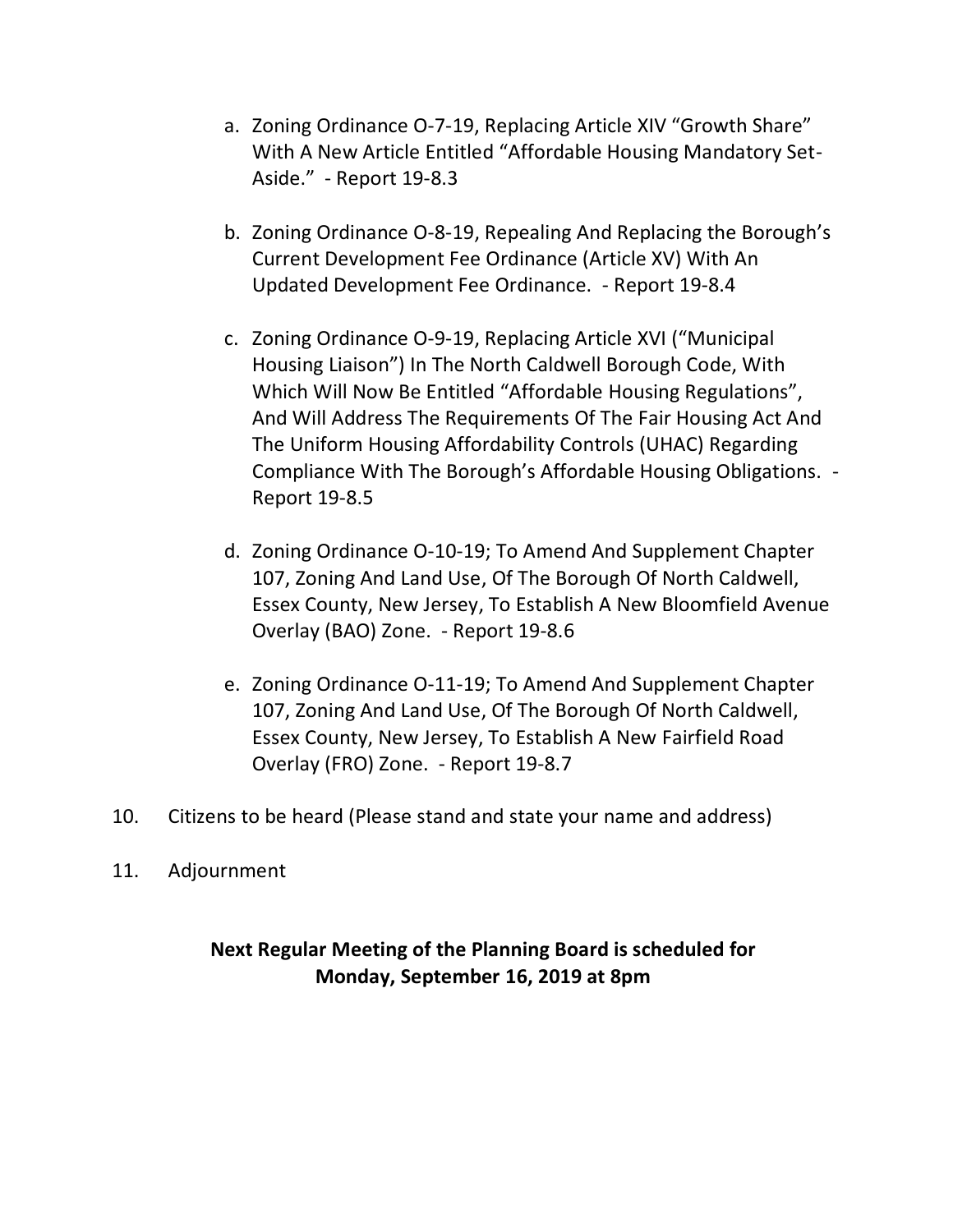| Roll Call: 8/12/2019                 | Present | Absent |
|--------------------------------------|---------|--------|
| Joseph Brower, Chairman              |         |        |
| Mayor Joseph Alessi                  |         |        |
| James Campbell                       |         |        |
| Kevin O'Sullivan                     |         |        |
| <b>Arthur Rees</b>                   |         |        |
| <b>Scott Fishbone</b>                |         |        |
| Dr. Carl Spinelli                    |         |        |
| Joseph Barba, 1st Alternate          |         |        |
| Sandra Nathans, 2 <sup>nd</sup> Alt. |         |        |

| Member:                     | <b>On the Motion</b>                                            |     |         |        |  |
|-----------------------------|-----------------------------------------------------------------|-----|---------|--------|--|
| Motion to:                  | Approve ____ Disapprove ___                                     |     |         |        |  |
|                             | Moved: Member _______________<br>Second: Member _______________ |     |         |        |  |
|                             |                                                                 |     |         |        |  |
|                             | Yes                                                             | No. | Abstain | Absent |  |
| Joseph Brower, Chairman     |                                                                 |     |         |        |  |
| Mayor Joseph Alessi         |                                                                 |     |         |        |  |
| James Campbell              |                                                                 |     |         |        |  |
| Kevin O'Sullivan            |                                                                 |     |         |        |  |
| <b>Arthur Rees</b>          |                                                                 |     |         |        |  |
| <b>Scott Fishbone</b>       |                                                                 |     |         |        |  |
| Dr. Carl Spinelli           |                                                                 |     |         |        |  |
| Joseph Barba, 1st Alternate |                                                                 |     |         |        |  |